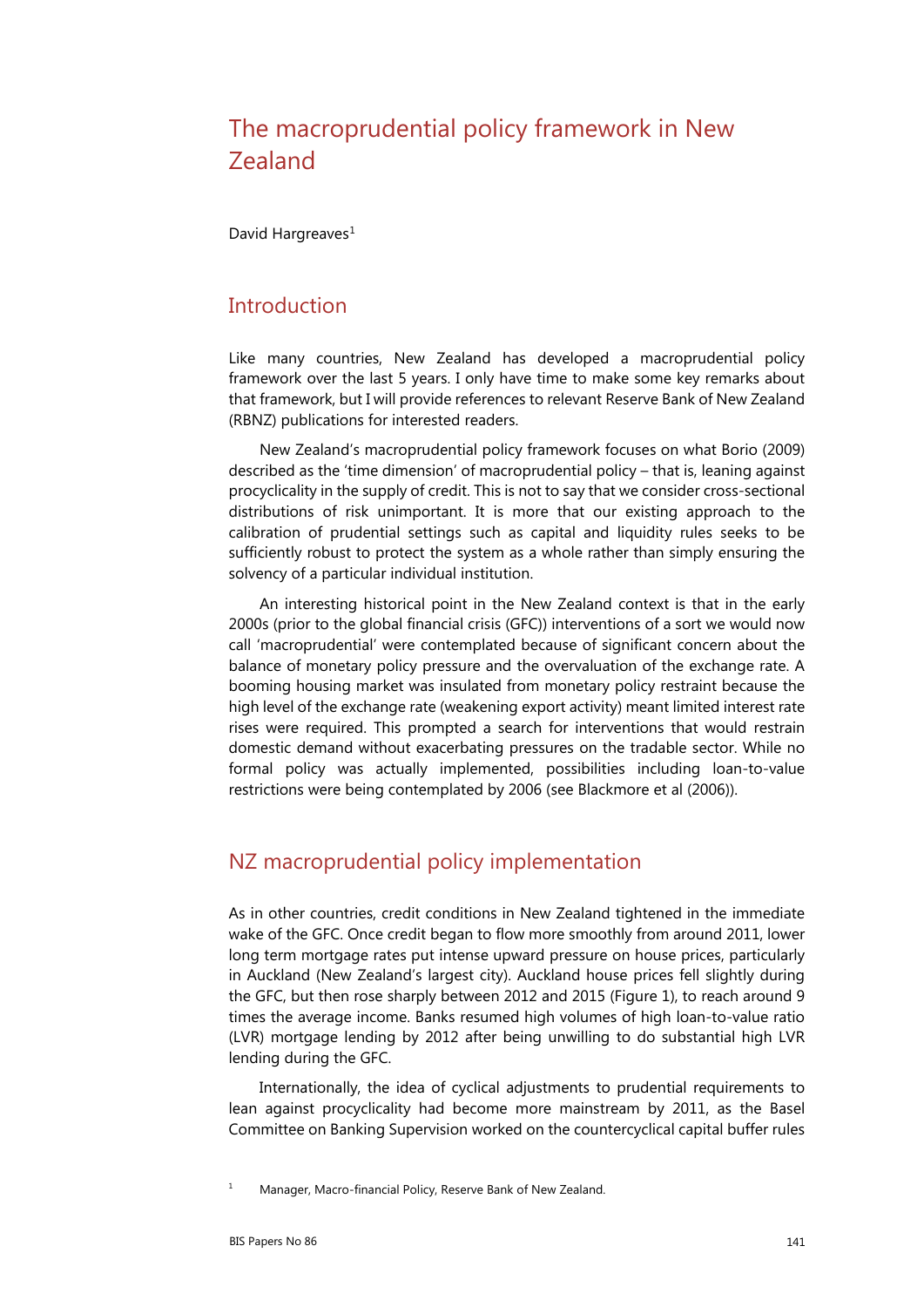and a wide variety of countries introduced or tightened LVR restrictions and other tools (see, eg, Lim et al (2011)). While the RBNZ had the existing legal powers necessary for cyclical variation of prudential tools, it was considered appropriate to agree on a framework with the Government and Treasury that formalised the objectives of macroprudential policy, the tools under consideration, and the consultative processes that would be followed if macroprudential tools were to be used. The Memorandum of Understanding on Macroprudential Policy was put in place in May 2013 (see RBNZ (2013)) and is described in detail in Rogers (2013) and Wheeler (2013). The Memorandum establishes that the RBNZ initiates any macroprudential policy action, but only after consultation with the Treasury and Minister.



To support macroprudential policy decision making, the RBNZ has examined international literature on relevant indicators and compiled a regular macroprudential chartpack which is published on its website. However, our experience suggests that there will still be a significant discretionary element in decisions to apply macroprudential tools, reflecting the likelihood that each financial cycle will differ in important ways. For example, while BIS work suggests the so-called credit gap was a fairly reliable indicator of risk prior to the GFC, most countries implementing macroprudential policy tightening since the GFC (such as New Zealand) are doing so in the context of a significantly negative credit gap (using one-sided HP filters). Credit has been growing moderately in New Zealand and key asset prices have been reaching record levels, so there is clear evidence of risk, but credit is well below its pre-crisis trend (Figure 2). This demonstrates that lessons (and indicators) derived from past financial cycles are not always reliable guides to the future. For these reasons, the chartpack is used to inform risk assessment (which is then discussed in the RBNZ's Financial Stability Report) rather than the indicators being used mechanically to set policy.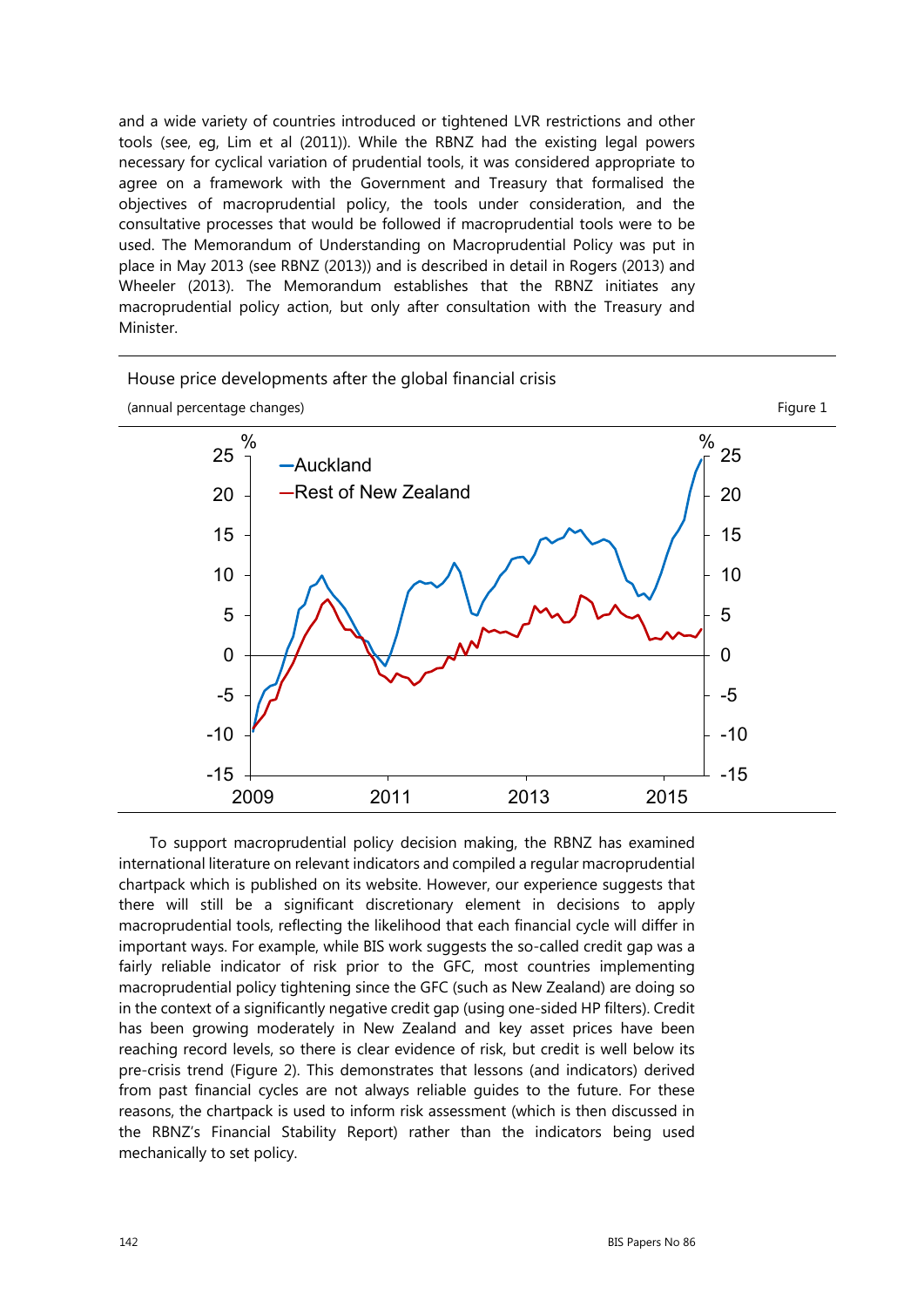The RBNZ was relatively unique in using a 'speed limit' approach for LVR restrictions and intending the restrictions to apply temporarily. In mid-2013, rules were introduced that required banks to reduce the volume of high LVR lending to below 10% of new commitments (from circa 30% prior to the new rules). Because there is scope to shift lending outside of the banking system (eg via securitisation), temporary restrictions may be more effective since the costs of setting up new lending business models may be unjustifiable when the LVR restrictions are expected to be temporary. More generally, temporary macroprudential interventions (such as cyclical monetary policy) are likely to be a useful complement to permanent policy settings if the central bank is able to diagnose elevated financial risk and respond to it, rather than leaving policy settings tighter permanently.



The 'speed limit' approach allows some high LVR lending to continue, which allows banks to deal with special cases (eg restructuring loans for customers in unexpected difficulty) which would otherwise be problematic.

It is difficult to produce a formal counterfactual analysis of the impact of a policy such as LVR restrictions. A key and enduring benefit of the policy is to improve financial system resilience by reducing the proportion of high LVR loans on bank balance sheets (Figure 3). In terms of macroeconomic impacts, our approach has been to look at a wide range of housing market indicators, both informally and formally in a VAR model (see Price (2014)). The VAR model is estimated up to the point LVR restrictions are put in place and then used to predict the evolution of key variables like house prices contingent on the actual outturns for certain exogenous variables such as external migration. If actual house prices fall below the track predicted by the VAR analysis during the period of LVR restrictions, this provides some evidence the LVR policy has been effective.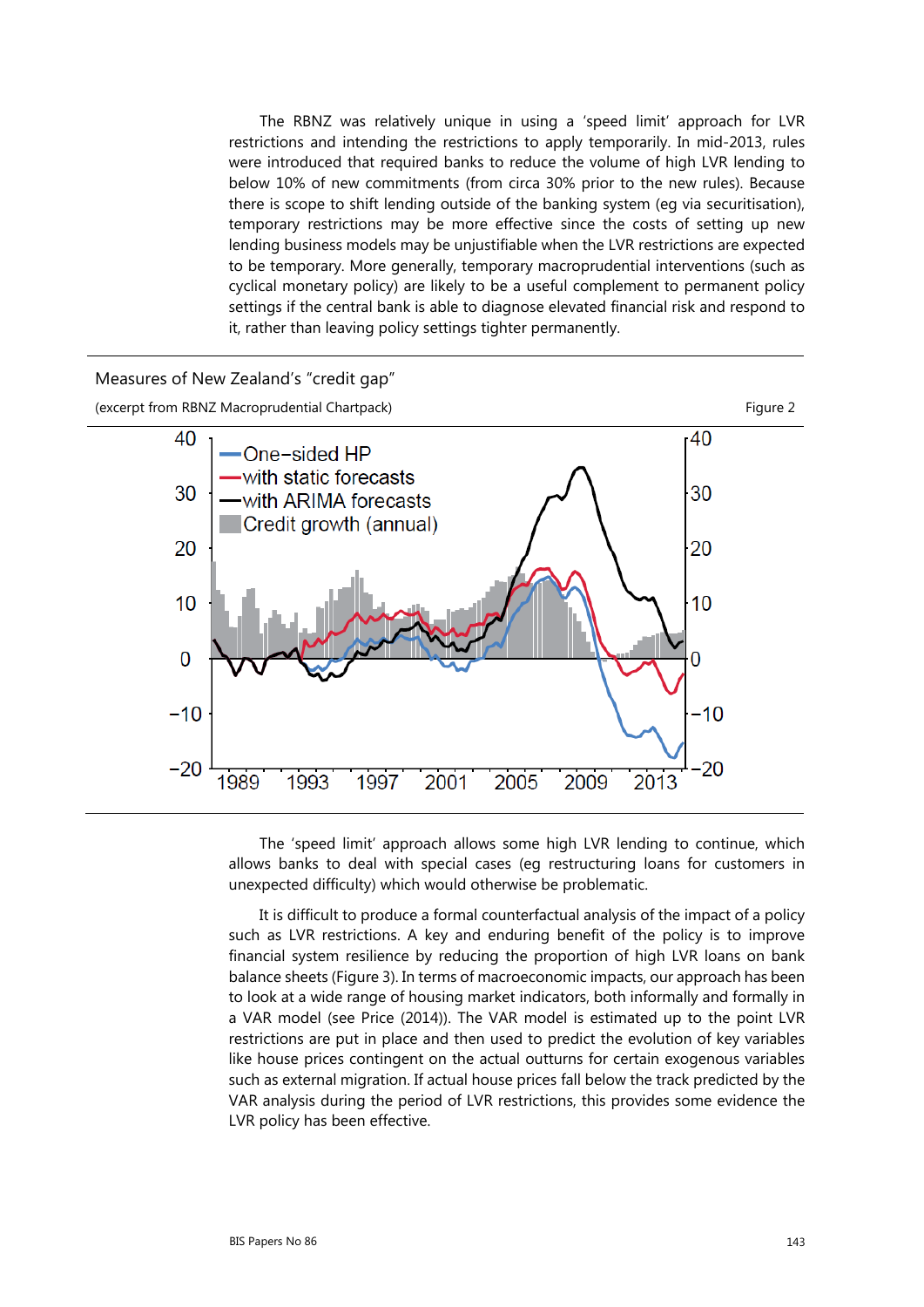#### Stock and flow of high-LVR mortgage lending

( $>80\%$  LVR as the share of all lending) Figure 3



Counterfactual scenario without LVR restrictions

 $(\text{from Price } (2014))$  Figure 4





Note: the estimated impact of the policy can be gauged by comparing the actual line (red) to the counterfactual scenario (blue).

Figure 4 shows that most variables moved in the expected direction (relative to the model prediction) when the policy was put in place. Our overall view is that LVR restrictions had a discernible impact on house prices, slowing them through 2014, but that the impact was not particularly large relative to the ongoing house price cycle, which intensified again during 2015, particularly in Auckland (Figure 4). This was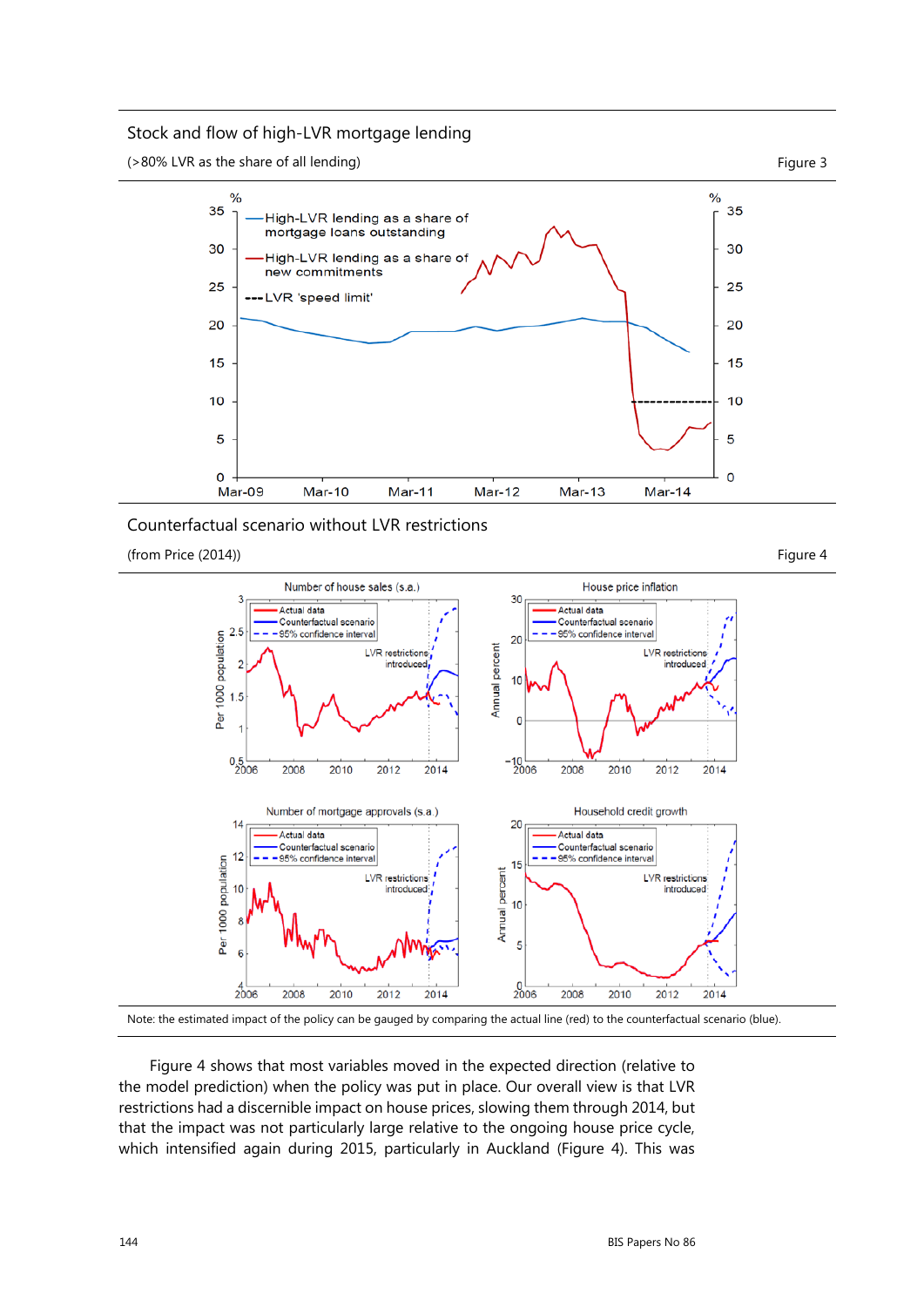consistent with our expectations prior to enacting LVR restrictions – they were not expected to dramatically alter the house price outlook.

The issues faced in 2015 were somewhat different from those leading to the application of nationwide LVR restrictions in 2013. First, pressures (and apparent overvaluation) were most evident in the Auckland market. Second, there was evidence of increased investor activity in Auckland. Analysis of Irish default experience and other evidence suggest that investor lending would be relatively risky in a severe downturn (see RBNZ (2015a, 2015b)). For these reasons, the RBNZ proposed tighter restrictions on lending to people buying investment properties in the Auckland region, essentially requiring 30% deposits for that sort of lending. At the same time LVR restrictions outside Auckland were eased with the speed limit on high LVR loans (LVR>80%) raised from 10% to 15%.

## Reflections on the role of macroprudential policy based on New Zealand experience

The first point I would like to make is that cyclical macroprudential policy is complicated, and is no substitute for striving for the appropriate permanent policy settings. When the RBNZ contemplates cyclical policy settings, we first consider whether other permanent policy adjustments would be a more efficient way to solve the underlying problem. Before LVR restrictions were put in place, the RBNZ made permanent changes to our housing risk weight rules, and discussed with the government the possibility of initiatives to boost residential dwelling supply. For countries that may have systemic risks arising from issues such as foreign currency-denominated lending to the household sector, I would advocate concentrating resources on permanent responses to these issues before turning to cyclical policies once all desired permanent policies are in place.

We have continued to consider the potential relationship between monetary and macroprudential policy in recent years (see Dunstan (2014)). In general, I think we agree with the views expressed by Erland Nier earlier – that the two policies have separate goals and tools, and are able to operate independently while taking the other into account. However, at the margin, the policies may be able to assist each other. One obvious example would be easing of macroprudential policy where monetary policy has reached the zero lower bound. I also mentioned above that the RBNZ had an interest prior to the GFC in macroprudential policy as a way of shifting the balance of monetary policy sector towards the nontradable sector.

There may also be times when one policy may have an unusually large impact on the other's objectives. For example, the very low level of interest rates worldwide has been seen as a potential cause of risk-taking behaviour and asset bubbles (see Stein (2013)). With respect to the household sector and house prices, in my opinion these risks are probably larger than for other asset markets. For example, households may take a myopic view of the current level of interest rates and push house prices up on the assumption rates will stay low forever. House prices may then come under downward pressure in the future if interest rates normalise or the high level of house prices prompts a substantial construction response. This suggests that very low interest rates (while they may be needed for monetary policy objectives) can be detrimental to financial stability. At a minimum, this seems to be a good reason to study the behaviour of housing markets at very low interest rates further.